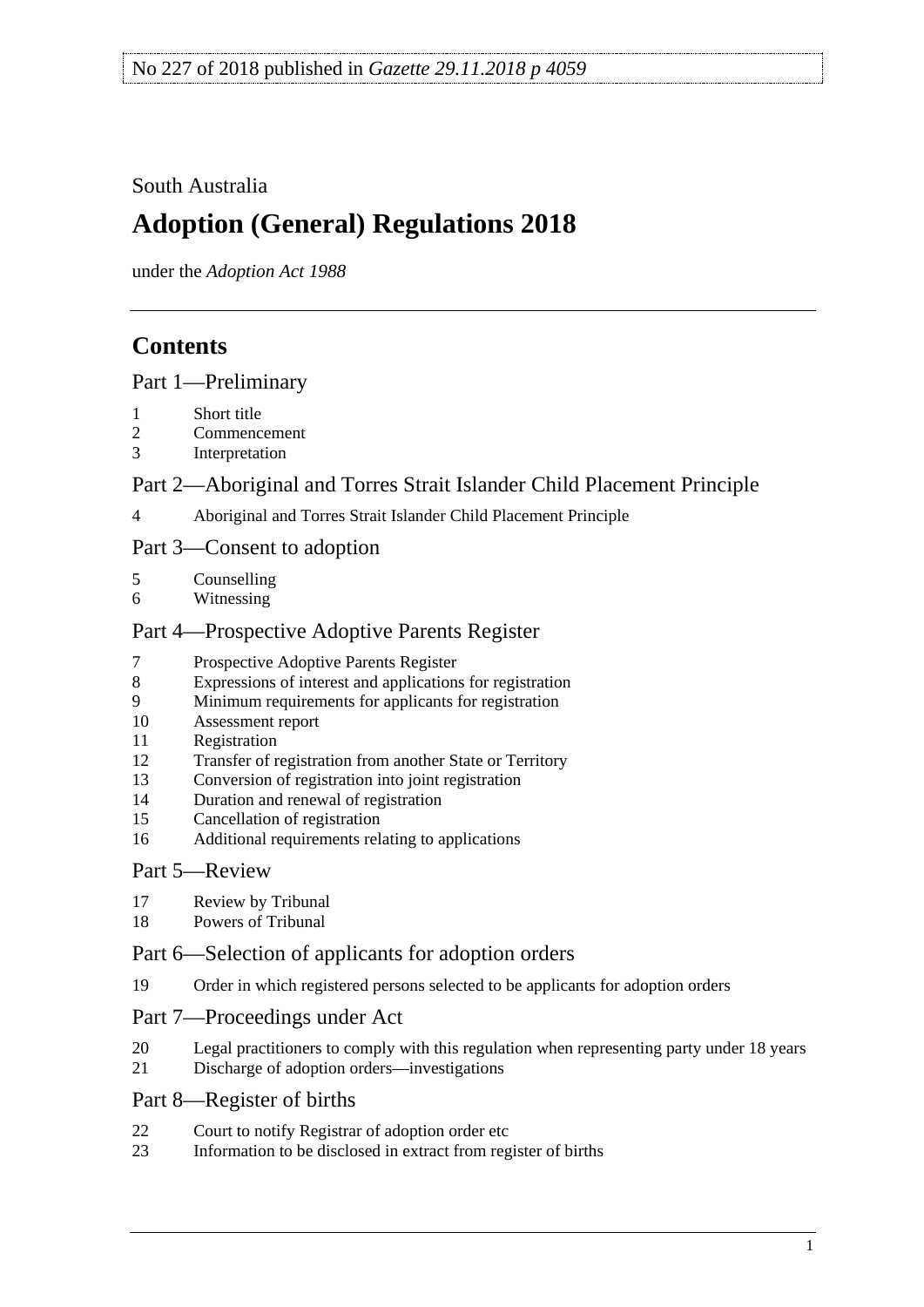### Part [9—Miscellaneous](#page-15-1)

24 [Forms](#page-15-2)

25 [Offence to make false or misleading statement](#page-15-3)

26 [Evidentiary](#page-15-4)

Schedule 1—Revocation of *[Adoption Regulations](#page-16-0) 2004*

# <span id="page-1-0"></span>**Part 1—Preliminary**

#### <span id="page-1-1"></span>**1—Short title**

These regulations may be cited as the *Adoption (General) Regulations 2018*.

#### <span id="page-1-2"></span>**2—Commencement**

These regulations will come into operation on the day on which section 7 of the *[Adoption \(Review\) Amendment Act](http://www.legislation.sa.gov.au/index.aspx?action=legref&type=act&legtitle=Adoption%20(Review)%20Amendment%20Act%202016) 2016* comes into operation.

#### <span id="page-1-3"></span>**3—Interpretation**

(1) In these regulations—

*Act* means the *[Adoption Act](http://www.legislation.sa.gov.au/index.aspx?action=legref&type=act&legtitle=Adoption%20Act%201988) 1988*;

*adoption agency* means a person or organisation approved by the Chief Executive under section 29 of the Act;

*child with special needs* means a child who has, or is likely to have, an intellectual, psychiatric, sensory or physical impairment or a combination of such impairments;

*overseas subregister* means the subregister of the register relating to children who are resident in a country outside Australia;

*register* means the *Prospective Adoptive Parents Register* kept under [Part](#page-3-1) 4;

*Tribunal* means the South Australian Civil and Administrative Tribunal established under the *[South Australian Civil and Administrative Tribunal Act](http://www.legislation.sa.gov.au/index.aspx?action=legref&type=act&legtitle=South%20Australian%20Civil%20and%20Administrative%20Tribunal%20Act%202013) 2013*.

- <span id="page-1-4"></span>(2) For the purposes of these regulations, a reference to a person being *convicted* of an offence will be taken to include a reference to—
	- (a) a finding of a court under Part 8A of the *[Criminal Law Consolidation](http://www.legislation.sa.gov.au/index.aspx?action=legref&type=act&legtitle=Criminal%20Law%20Consolidation%20Act%201935)  Act [1935](http://www.legislation.sa.gov.au/index.aspx?action=legref&type=act&legtitle=Criminal%20Law%20Consolidation%20Act%201935)* that the objective elements of an offence are established (whether or not the person was found not guilty of the offence, or was found to be mentally unfit to stand trial, in accordance with Division 2, 3 or 3A of that Part); or
	- (b) any finding of a court of another jurisdiction that corresponds to a finding referred to in [paragraph](#page-1-4) (a).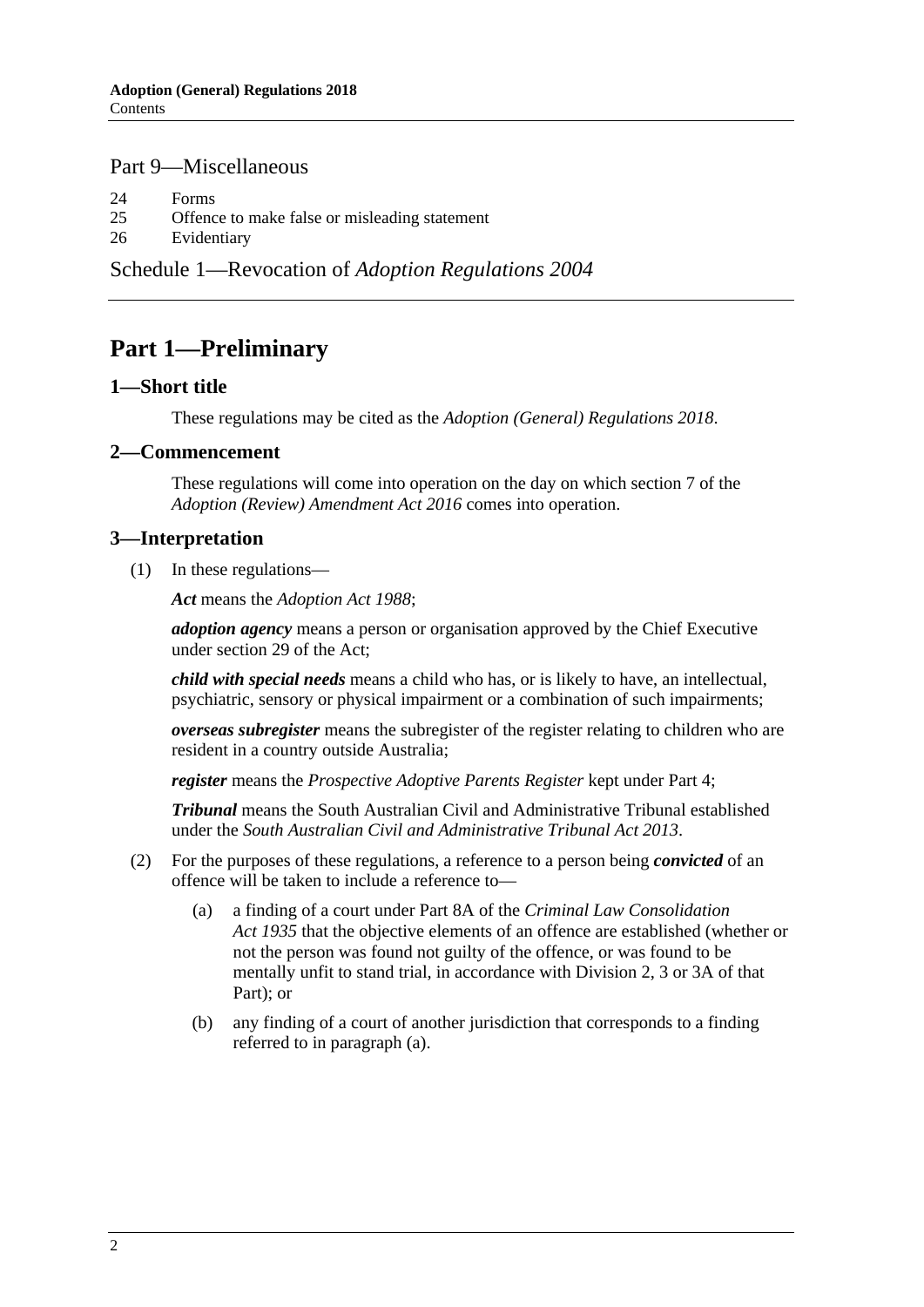# <span id="page-2-0"></span>**Part 2—Aboriginal and Torres Strait Islander Child Placement Principle**

### <span id="page-2-4"></span><span id="page-2-1"></span>**4—Aboriginal and Torres Strait Islander Child Placement Principle**

For the purposes of the Act, the Aboriginal and Torres Strait Islander Child Placement Principle is as follows:

- (a) if an order for adoption of an Aboriginal or Torres Strait Islander child is to be made under the Act or an Aboriginal or Torres Strait Islander child is to be placed for adoption under the Act, if reasonably practicable, the order should be made in favour of, or the child should be placed with, 1 of the following persons (in order of priority):
	- (i) a member of the child's family;
	- (ii) a member of the child's community who has a relationship of responsibility for the child;
	- (iii) a member of the child's community;
	- (iv) a person of Aboriginal or Torres Strait Islander cultural background (as the case requires),

(determined in accordance with Aboriginal or Torres Strait Islander customary law);

- $(h)$  if—
	- (i) an order for adoption of an Aboriginal or Torres Strait Islander child cannot be made in favour of; or
	- (ii) an Aboriginal or Torres Strait Islander child cannot be placed for adoption with,

(as the case may be) a person referred to in [paragraph](#page-2-4) (a), or it is not in the best interests of the child to do so, the child should be given the opportunity for continuing contact with their family, community or communities and culture (determined in accordance with Aboriginal or Torres Strait Islander customary law).

# <span id="page-2-2"></span>**Part 3—Consent to adoption**

### <span id="page-2-5"></span><span id="page-2-3"></span>**5—Counselling**

- (1) An officer authorised by the Chief Executive for the purposes of section 15(5)(b) or 16(2)(c) of the Act to counsel a person before that person consents to an adoption—
	- (a) must give to that person an information brochure approved by the Chief Executive; and
	- (b) must explain the information contained in the brochure to the person and must be satisfied that the person understands that information; and
	- (c) must assist the person in considering the application of that information to the particular circumstances of the person; and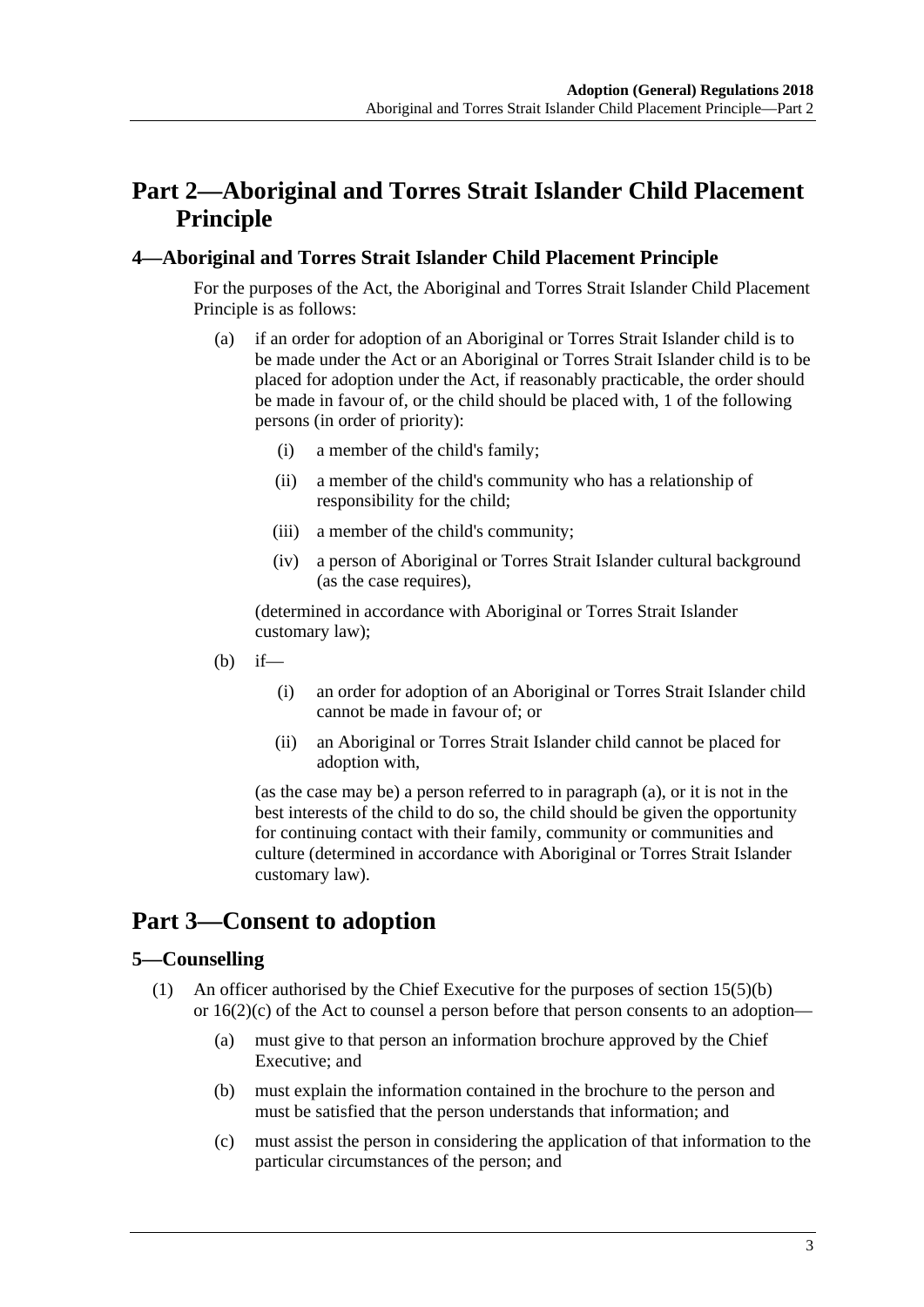- (d) must, in the case of an adoption of an Aboriginal or Torres Strait Islander child, ensure that the person is aware of the availability of further specialised counselling from Aboriginal or Torres Strait Islander organisations and help the person to obtain such counselling if the person so wishes.
- (2) The information brochure referred to in [subregulation](#page-2-5) (1) must include information relating to—
	- (a) the implications of adoption and the consequences of consenting to adoption; and
	- (b) the procedures and time limits for revocation of consent to adoption; and
	- (c) in the case of a brochure to be given to a parent or guardian of a child consenting to adoption of the child—
		- (i) counselling and other support services available to parents or guardians; and
		- (ii) arrangements that may be made for care of a child as alternatives to adoption; and
	- (d) in the case of a brochure to be given to a child consenting to adoption—counselling and other support services available to children.

#### <span id="page-3-0"></span>**6—Witnessing**

- (1) For the purposes of sections  $15(5)(b)$  and  $16(2)(b)$  of the Act—
	- (a) the witness to a consent to adoption must be a person approved by the Chief Executive but cannot be the person who, for the purposes of the Act, counselled the person giving consent; and
	- (b) the witness must, before witnessing a consent to adoption, be satisfied—
		- (i) that the person giving consent understands the nature of the instrument of consent; and
		- (ii) that the instrument of consent has been endorsed by a counsellor in accordance with the Act.
- (2) A witness to an instrument of consent to adoption must, as soon as practicable after the execution of the instrument—
	- (a) forward a copy of the instrument to the Chief Executive; and
	- (b) return the instrument to the person giving consent.

# <span id="page-3-1"></span>**Part 4—Prospective Adoptive Parents Register**

#### <span id="page-3-2"></span>**7—Prospective Adoptive Parents Register**

- (1) The *Prospective Adoptive Parents Register* continues in existence.
- (2) The register may be divided into subregisters, each relating to children of a particular kind.
- (3) A subregister may, for example, relate to children of a particular age group, sex or racial origin or to children with special needs.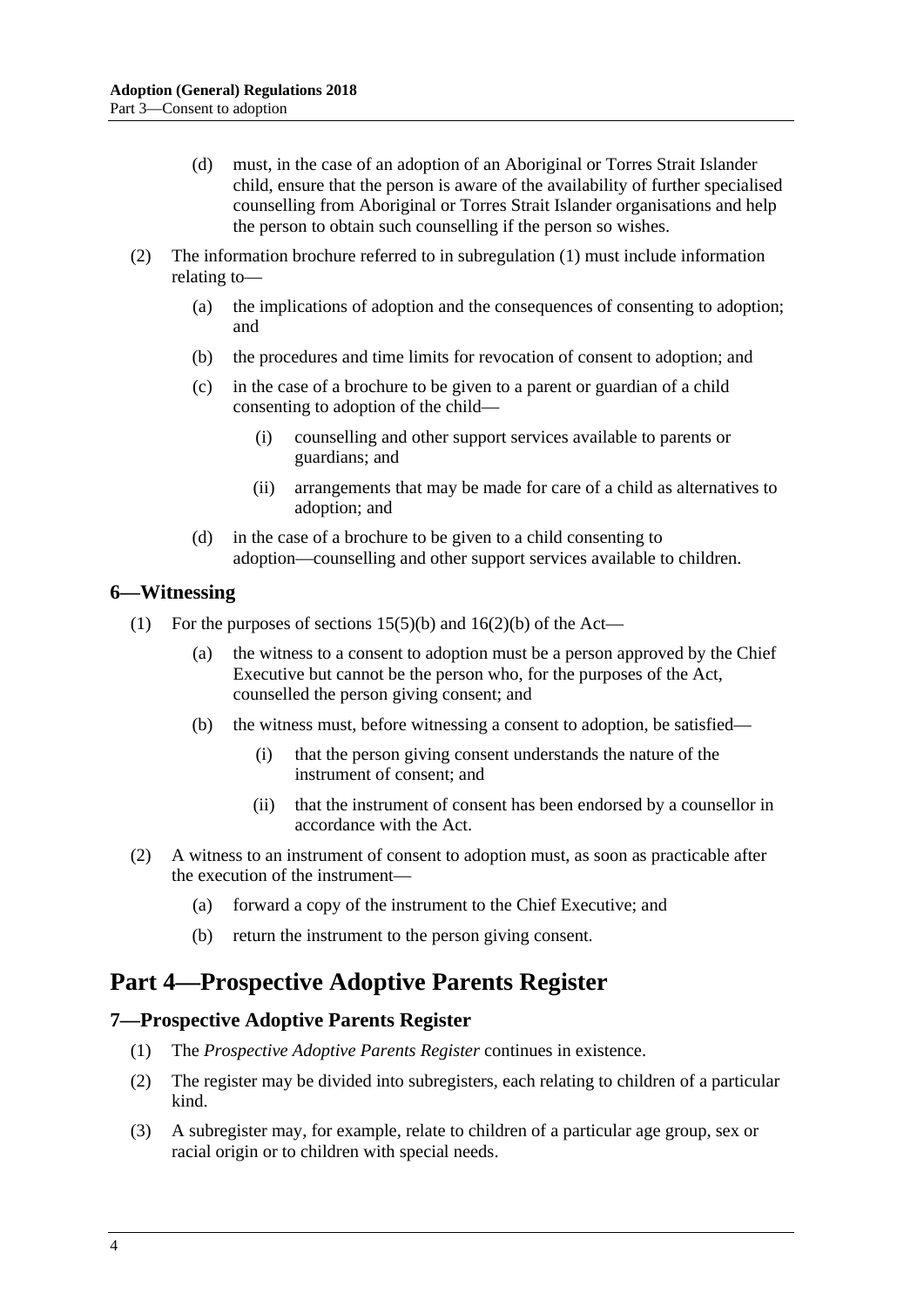- (4) Subject to this Part, a subregister will contain the names of persons registered as prospective adoptive parents in the order in which those persons' applications for registration on the subregister were approved by the Chief Executive under [regulation](#page-7-0) 11 in respect of adopting a child of the kind to which the subregister relates.
- $(5)$  If—
	- (a) a person is registered on a particular subregister; and
	- (b) while so registered, the person's application for registration on another subregister is approved by the Chief Executive under [regulation](#page-7-0) 11,

the latter registration will be taken to have occurred at the same time as that of the former.

(6) The register is not available for public inspection.

#### <span id="page-4-2"></span><span id="page-4-0"></span>**8—Expressions of interest and applications for registration**

- (1) A person may, by notice in writing to the Chief Executive, express an interest in adopting a child.
- (2) An expression of interest under [subregulation](#page-4-2) (1) must specify the kind or kinds of child that the person is interested in adopting.
- (3) The Chief Executive may, from time to time, invite persons who have expressed an interest in adopting a child of a particular kind to apply for registration on the subregister relating to children of that kind.
- (4) The Chief Executive will not invite a person to apply for registration if satisfied that the person does not meet the minimum requirements for applicants for registration set out in [regulation](#page-4-1) 9.
- (5) Subject to [subregulation](#page-4-3) (6), an application for registration cannot be made except in accordance with an invitation given under this regulation.
- <span id="page-4-3"></span>(6) Where a person who is living together with another person in a qualifying relationship proposes to make an application for registration, the application must be made jointly with that other person.

#### <span id="page-4-1"></span>**9—Minimum requirements for applicants for registration**

- (1) A person cannot apply for registration as a prospective adoptive parent unless—
	- (a) the person is resident or domiciled in the State; and
	- (b) the person is a permanent resident of Australia; and
	- (c) the person is an Australian citizen or, in the case of a joint application for registration, at least 1 of the applicants is an Australian citizen.
- <span id="page-4-4"></span>(2) A person cannot apply for registration as a prospective adoptive parent if—
	- (a) the person has previously been so registered (whether under these regulations or under the law of another State or a Territory of the Commonwealth) and that registration was cancelled on the ground that it was improperly obtained; or
	- (b) the person is a prohibited person under the *[Child Safety \(Prohibited Persons\)](http://www.legislation.sa.gov.au/index.aspx?action=legref&type=act&legtitle=Child%20Safety%20(Prohibited%20Persons)%20Act%202016)  Act [2016](http://www.legislation.sa.gov.au/index.aspx?action=legref&type=act&legtitle=Child%20Safety%20(Prohibited%20Persons)%20Act%202016)*; or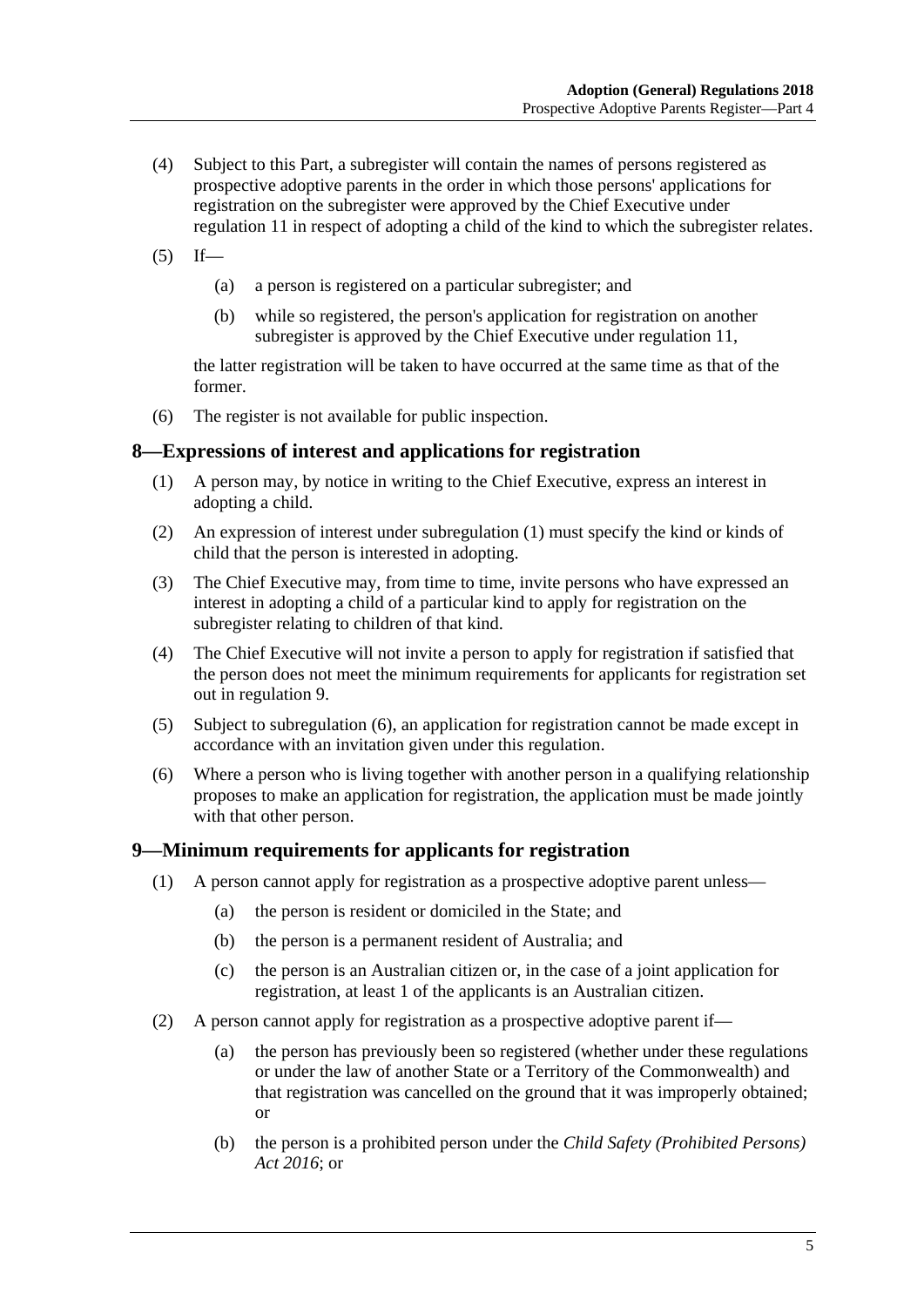- (c) without limiting [paragraph](#page-4-4) (b), the person has, as an adult, been convicted  $of$ —
	- (i) an offence against section 14 of the *[Criminal Law Consolidation](http://www.legislation.sa.gov.au/index.aspx?action=legref&type=act&legtitle=Criminal%20Law%20Consolidation%20Act%201935)  Act [1935](http://www.legislation.sa.gov.au/index.aspx?action=legref&type=act&legtitle=Criminal%20Law%20Consolidation%20Act%201935)* (criminal neglect); or
	- (ii) any other offence involving violence towards a child, abuse of a child or abduction of a child.
- (3) A person cannot, except with the approval of the Chief Executive, apply for registration as a prospective adoptive parent if a child or young person has, at any time, been removed from the care or custody of the person under the *[Children and](http://www.legislation.sa.gov.au/index.aspx?action=legref&type=act&legtitle=Children%20and%20Young%20People%20(Safety)%20Act%202017)  [Young People \(Safety\) Act](http://www.legislation.sa.gov.au/index.aspx?action=legref&type=act&legtitle=Children%20and%20Young%20People%20(Safety)%20Act%202017) 2017*, the *[Children's Protection Act](http://www.legislation.sa.gov.au/index.aspx?action=legref&type=act&legtitle=Childrens%20Protection%20Act%201993) 1993* or any other similar law of this State or another State or a Territory of the Commonwealth.
- (4) A person cannot apply for registration on a subregister relating to children who are resident in a country outside Australia unless the person also complies with the minimum requirements of that country for adoption of a child by a person resident in Australia.

#### <span id="page-5-0"></span>**10—Assessment report**

- (1) The Chief Executive must cause an assessment report to be prepared with respect to an application for registration.
- <span id="page-5-1"></span>(2) However, an assessment report need not be prepared if—
	- (a) the applicant is not resident in this State while the assessment is being carried out; or
	- (b) in the opinion of the Chief Executive, the assessment cannot be completed due to—
		- (i) the inability to adequately assess the applicant in the applicant's usual home environment; or
		- (ii) the failure of the applicant to participate in workshops, seminars or interviews or to cooperate in the assessment process.
- (3) The assessment report must contain an assessment of the suitability of the applicant to adopt a child of the kind in relation to which registration is sought and the capacity of the applicant to care adequately for such a child.
- (4) An assessment report must be prepared having regard to the following factors:
	- (a) the parenting skills or potential parenting skills of the applicant;
	- (b) the capacity of the applicant to provide, throughout the child's childhood, the standard of care necessary to safeguard and promote the physical, intellectual and emotional welfare of a child of the kind in relation to which registration is sought;
	- (c) if the applicant has the care of any other child—
		- (i) the effect that may have on the best interests, rights and welfare of an adopted child or on the applicant's ability to care for an adopted child; and
		- (ii) the impact that adoption of a child by the applicant may have on that other child;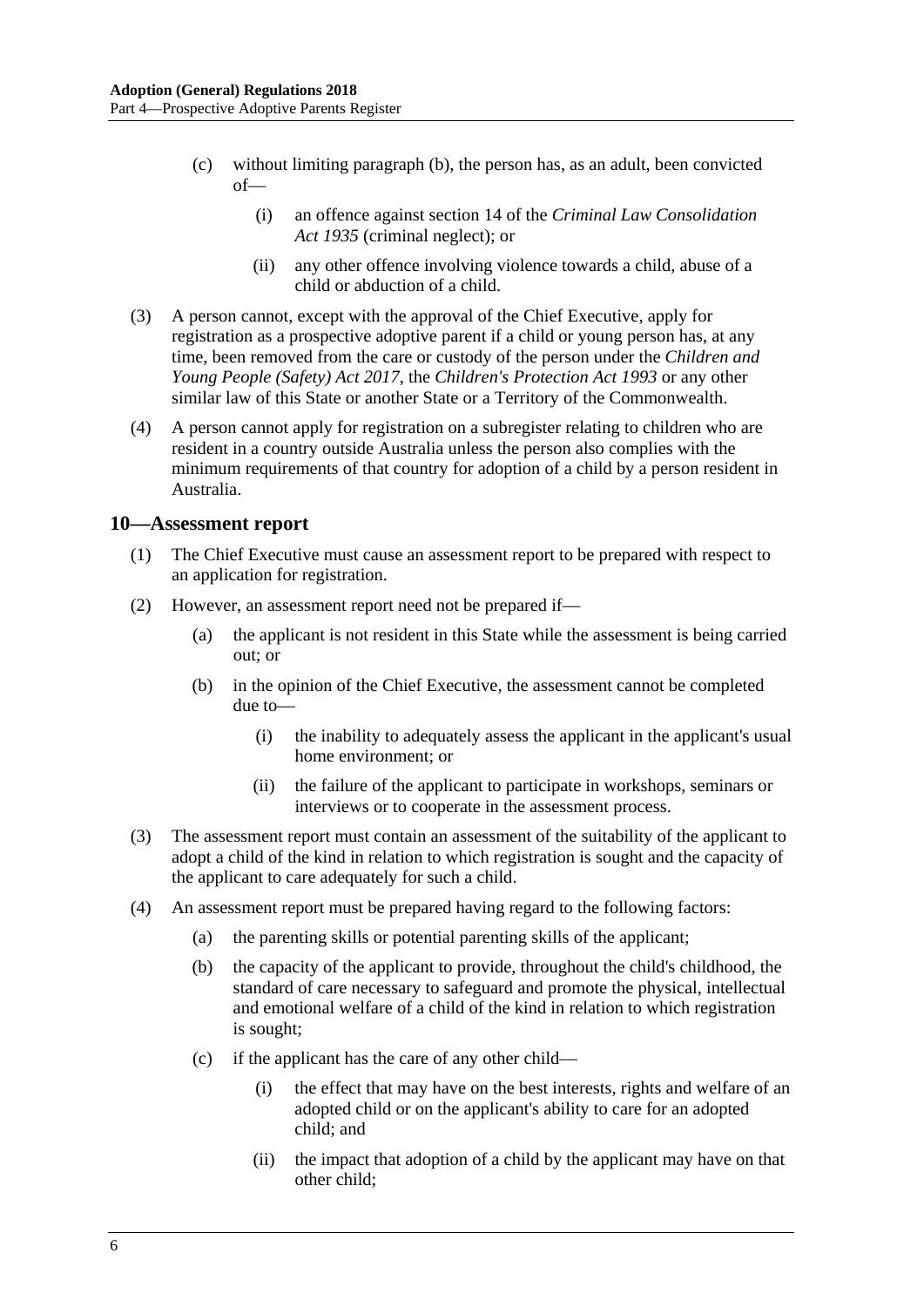- (d) the emotional warmth, maturity and stability of the applicant;
- (e) the physical and mental health of the applicant;
- (f) the capacity of the applicant to deal with difficult or stressful situations and the familial, social and other support available to the applicant;
- (g) in the case of a joint application—the length and quality of the relationship between the applicants;
- (h) the economic position and financial management skills of the applicant;
- (i) the criminal record (if any) of the applicant;
- (j) the nature of the childhood experiences of the applicant;
- (k) if the applicant is infertile—the attitude of the applicant to that infertility or, in the case of a joint application, the attitude of each applicant to that infertility;
- (l) the attitude of the applicant to children and in particular to the discipline of children;
- (m) the attitude of the applicant to the status of an adopted child, to the birth parents of an adopted child and to an adopted child's access to information about the child's origin;
- (n) the attitude to adoption of a child by the applicant of—
	- (i) any children of the applicant; and
	- (ii) any other parent or guardian of any children of the applicant; and
	- (iii) any other person (who is a relative of the applicant, a member of the applicant's household or a close acquaintance of the applicant) with whom the child, if adopted by the applicant, would be likely to come into regular contact;
- (o) the motivation of the applicant to adopt a child;
- (p) if the applicant has expressed an interest in adopting a child with special needs—the capacity of the applicant to provide the standard of care required to fulfil the needs of such a child throughout the child's childhood and, if it is likely to be necessary because of the child's special needs, into adulthood;
- (q) if the applicant has expressed an interest in adopting a child of a particular racial origin—the applicant's understanding of, and interest in, people of that racial origin and the applicant's attitude towards the retention by such a child of the child's cultural heritage.
- (5) A person preparing an assessment report—
	- (a) must have regard to any relevant information relating to the applicant held by the administrative unit that is, under a Minister, responsible for the administration of the *[Children and Young People \(Safety\) Act](http://www.legislation.sa.gov.au/index.aspx?action=legref&type=act&legtitle=Children%20and%20Young%20People%20(Safety)%20Act%202017) 2017*; and
	- (b) may have regard to any other factor that the person considers relevant in the particular circumstances.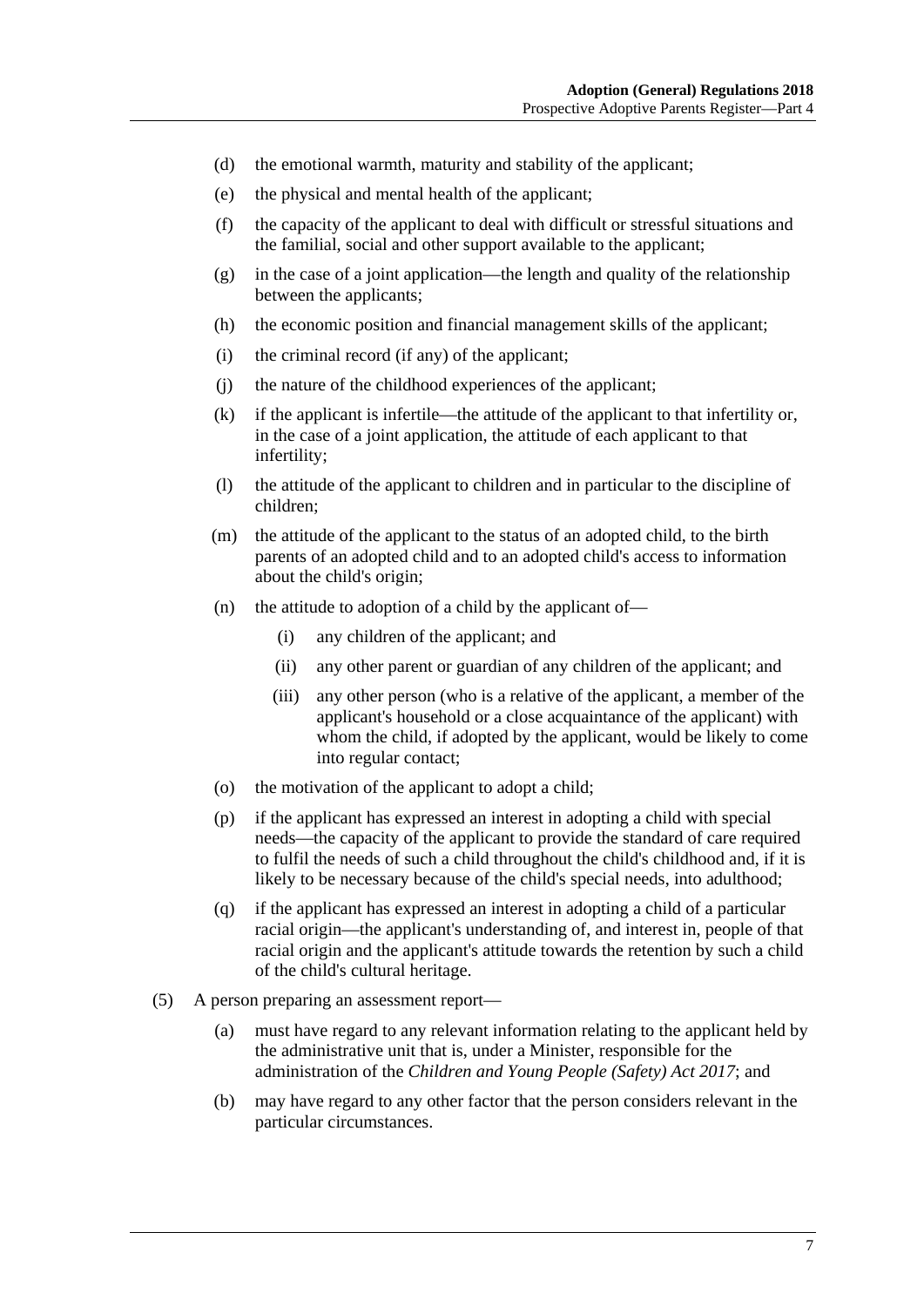(6) The Chief Executive may rely on an assessment report prepared by an adoption agency in relation to an application if satisfied that the agency, in preparing that assessment report, has complied with the requirements of this regulation (and in such a case the Chief Executive is not obliged to cause any other assessment report to be prepared in relation to the application).

### <span id="page-7-0"></span>**11—Registration**

- (1) A decision on an application must be made within 18 months of the date on which the application was lodged.
- (2) If, after considering an assessment report prepared in relation to an application, the Chief Executive is satisfied that the applicant or, in the case of a joint application, each applicant is a suitable person to adopt a child of the kind in relation to which registration is sought, the Chief Executive will register the applicant or applicants on the appropriate subregister or subregisters.
- (3) If an assessment report has not been prepared in relation to an application for the reasons set out in [regulation](#page-5-1) 10(2), the application may be rejected.
- (4) Before the Chief Executive rejects an application, the applicant must be given an opportunity to make representations on the matter to the Chief Executive.
- (5) Written notice of the Chief Executive's decision under this regulation, together with a copy of the relevant assessment report, must be given to the applicant.
- (6) If the Chief Executive rejects an application, the notice of that decision must inform the applicant of the right to seek a review of the decision and must set out the procedures and time limits that apply in respect of seeking a review.

### <span id="page-7-2"></span><span id="page-7-1"></span>**12—Transfer of registration from another State or Territory**

- (1) A person who has been registered as a prospective adoptive parent under the law of another State or a Territory of the Commonwealth that substantially corresponds to the Act and these regulations may apply to the Chief Executive to have that registration transferred to this State.
- (2) If a person who is so registered duly applies for transfer of that registration under [subregulation](#page-7-2) (1), the Chief Executive must enter the applicant's name in the register if satisfied that the applicant—
	- (a) is registered under that other law; and
	- (b) meets the minimum requirements for applicants for registration set out in [regulation](#page-4-1) 9; and
	- (c) is a suitable person to adopt a child of the kind in relation to which registration is sought; and
	- (d) has given notice of the application for transfer of registration, in writing, to the authority administering the other law.
- (3) The Chief Executive may require a person transferring registration in accordance with this regulation to provide such information as is necessary to determine which subregister or subregisters the person's name should be entered in.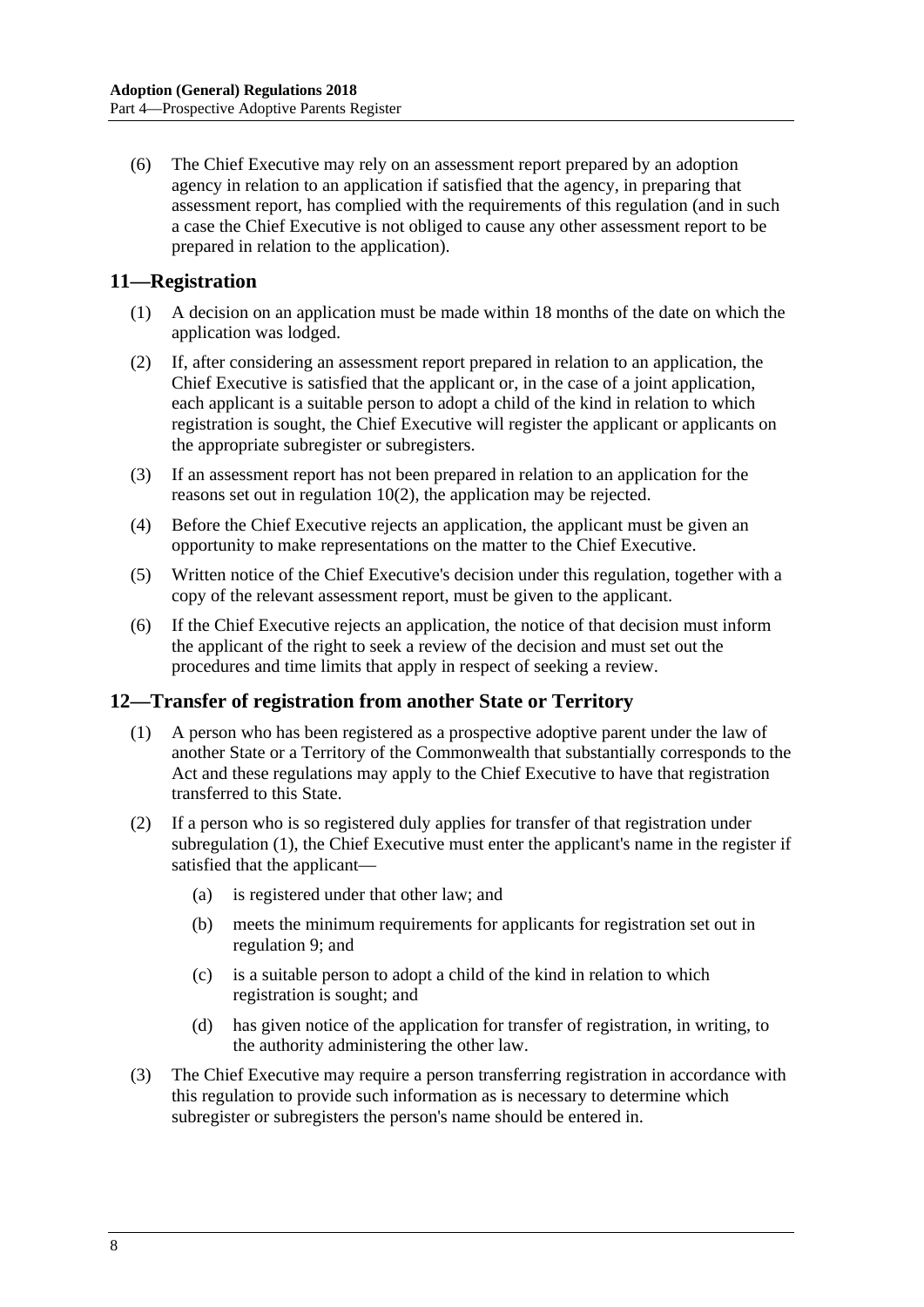(4) Where a person who has been registered under another law becomes registered in accordance with this regulation, the entry in the register will be taken to have been made on the day on which the person was registered under the other law.

### <span id="page-8-0"></span>**13—Conversion of registration into joint registration**

- (1) A person who is registered as a single prospective adoptive parent and who, following registration, commences living together with another person in a qualifying relationship may, if the other person meets the minimum requirements for applicants for registration set out in [regulation](#page-4-1) 9, apply jointly with that other person to the Chief Executive to have the registration converted into joint registration.
- (2) The Chief Executive will treat an application for conversion of registration under this regulation in all respects as if it were a joint application for registration made under [regulation](#page-4-0) 8.
- (3) Where a person's initial registration is converted into joint registration in accordance with this regulation, the entry in the register relating to that joint registration will be taken to have been made on the day on which the person's initial registration occurred.

### <span id="page-8-1"></span>**14—Duration and renewal of registration**

- (1) Registration of a person as a prospective adoptive parent—
	- (a) has effect, subject to these regulations, for a period of 3 years; and
	- (b) may be renewed from time to time in accordance with this regulation; and
	- (c) ceases—
		- (i) on written notice of withdrawal being given to the Chief Executive by the registered person or, in the case of persons with joint registration, on the written notice of either of the registered persons; or
		- (ii) on the death of the registered person; or
		- (iii) on cancellation of the registration by the Chief Executive under these regulations.
- (2) Subject to [subregulation](#page-8-2) (3), an application for renewal of registration must be lodged with the Chief Executive not more than 3 months and not less than 1 month before the period of registration expires.
- <span id="page-8-2"></span>(3) The Chief Executive may, in the Chief Executive's discretion, accept a late application for renewal of registration.
- (4) A person may only apply for renewal of registration if the person meets the minimum requirements for applicants for registration set out in [regulation](#page-4-1) 9.
- (5) On receipt of an application for renewal of registration, the Chief Executive must cause the assessment report relating to the applicant to be reviewed having regard to any changes in circumstances of the applicant in the period since that report was prepared or was last reviewed.
- <span id="page-8-3"></span>(6) However, an assessment report need not be reviewed if—
	- (a) the applicant is not resident in this State while the review is being carried out; or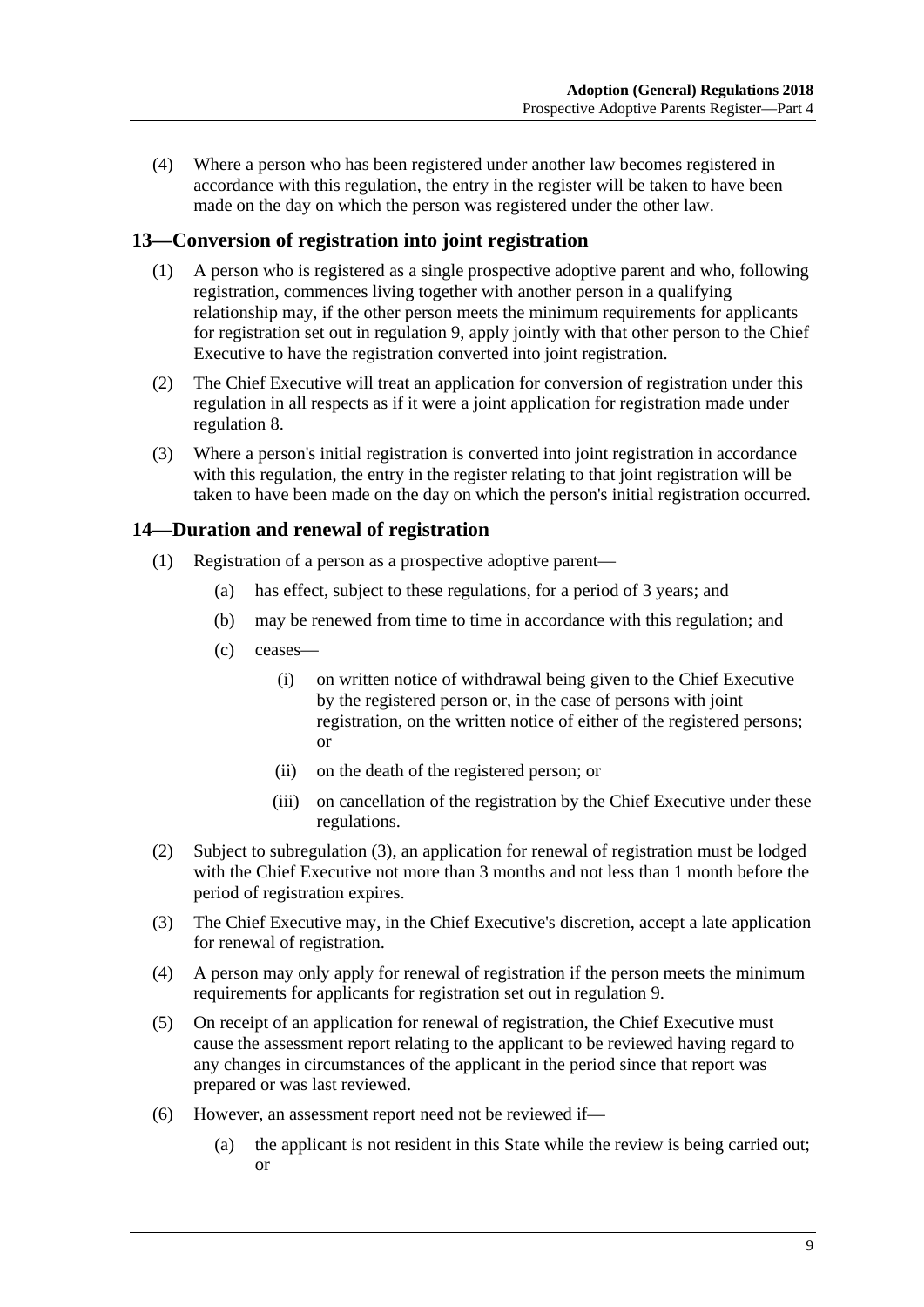- (b) in the opinion of the Chief Executive, the review cannot be completed due  $to$ 
	- (i) the inability to adequately review the assessment of the applicant in the applicant's usual home environment; or
	- (ii) the failure of the applicant to participate in workshops, seminars or interviews or to cooperate in the review process.
- (7) If an assessment report has not been reviewed for the reasons set out in [subregulation](#page-8-3) (6), the application for renewal of registration may be rejected.
- (8) The Chief Executive may rely on a review of an assessment report undertaken by an adoption agency if satisfied that the agency, in undertaking the review, has had proper regard to any changes in circumstances of the applicant in the period since that report was prepared or was last reviewed.
- (9) If, after considering the review of the assessment report, the Chief Executive is satisfied that the applicant or, in the case of a joint application, each applicant is still a suitable person to adopt a child of the kind in relation to which renewal of registration is sought, the Chief Executive will renew the registration for a further period of 3 years.
- (10) Before the Chief Executive rejects an application for renewal of registration, the applicant must be given an opportunity to make representations on the matter to the Chief Executive.
- (11) Written notice of the Chief Executive's decision under this regulation, together with a copy of the review of the assessment report, must be given to the applicant.
- (12) If the Chief Executive rejects an application for renewal of registration, the notice of that decision must inform the applicant of the right to seek a review of the decision and must set out the procedures and time limits that apply in respect of seeking a review.

### <span id="page-9-2"></span><span id="page-9-0"></span>**15—Cancellation of registration**

- (1) The registration of a person as a prospective adoptive parent will be cancelled if a child is placed for adoption with that person.
- <span id="page-9-3"></span><span id="page-9-1"></span>(2) The registration of a person as a prospective adoptive parent will be cancelled by the Chief Executive if—
	- (a) the person ceases to be resident or domiciled in this State; or
	- (b) the person ceases to be permanently resident in Australia; or
	- (c) the person ceases to be an Australian citizen and, in the case of joint registration, the person with whom they are jointly registered is not an Australian citizen; or
	- (d) a child is removed from the care or custody of that person under the *[Children](http://www.legislation.sa.gov.au/index.aspx?action=legref&type=act&legtitle=Children%20and%20Young%20People%20(Safety)%20Act%202017)  [and Young People \(Safety\) Act](http://www.legislation.sa.gov.au/index.aspx?action=legref&type=act&legtitle=Children%20and%20Young%20People%20(Safety)%20Act%202017) 2017*, the *[Children's Protection Act](http://www.legislation.sa.gov.au/index.aspx?action=legref&type=act&legtitle=Childrens%20Protection%20Act%201993) 1993*, or any other similar law of this State or another State or a Territory of the Commonwealth; or
	- (e) the person is a prohibited person within the meaning of section 15 of the *[Child Safety \(Prohibited Persons\) Act](http://www.legislation.sa.gov.au/index.aspx?action=legref&type=act&legtitle=Child%20Safety%20(Prohibited%20Persons)%20Act%202016) 2016*; or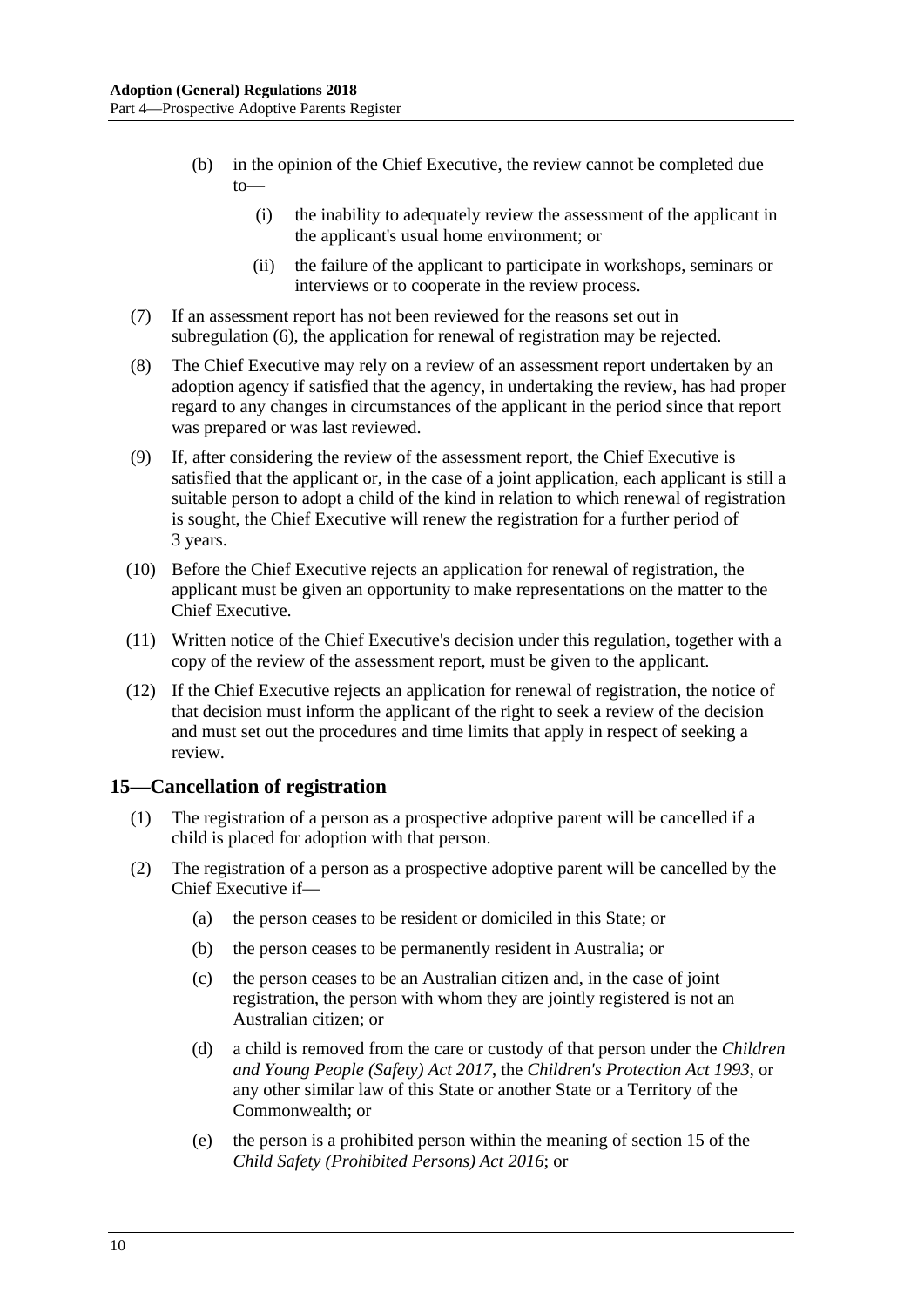- (f) without limiting [paragraph](#page-9-1) (e), the person has, as an adult, been convicted of—
	- (i) an offence against section 14 of the *[Criminal Law Consolidation](http://www.legislation.sa.gov.au/index.aspx?action=legref&type=act&legtitle=Criminal%20Law%20Consolidation%20Act%201935)  Act [1935](http://www.legislation.sa.gov.au/index.aspx?action=legref&type=act&legtitle=Criminal%20Law%20Consolidation%20Act%201935)* (criminal neglect); or
	- (ii) any other offence involving violence towards a child, abuse of a child or abduction of a child; or
- (g) the person's registration is transferred to another State or a Territory of the Commonwealth; or
- (h) the registration was improperly obtained.
- (3) If a person is registered on a subregister relating to children who are resident in a country outside Australia and the person ceases to satisfy the minimum requirements of that country for adoption of a child by a person resident in Australia, the person's registration on that subregister will be cancelled by the Chief Executive.
- (4) If the registration of a person is cancelled or otherwise ceases in accordance with these regulations, the Chief Executive will, unless satisfied that special reasons exist for not doing so, cancel the registration of a person jointly registered with that person.
- (5) If persons who are jointly registered cease living together in a qualifying relationship, the Chief Executive—
	- (a) if satisfied that special reasons exist for doing so, may cancel the registration of 1 of the persons but not the other;
	- (b) in any other case—will cancel the registration of both persons.
- <span id="page-10-0"></span>(6) A person registered as a prospective adoptive parent must—
	- (a) within 28 days of the person's registration becoming liable to cancellation under this regulation, inform the Chief Executive of that fact; and
	- (b) as soon as is reasonably practicable after any other significant change in the person's circumstances that—
		- (i) in the case of a jointly registered person— might affect the suitability of either person to adopt a child of the kind in relation to which they are registered; or
		- (ii) in any other case—might affect the suitability of the person to adopt a child of the kind in relation to which the person is registered,

inform the Chief Executive of the change.

Maximum penalty: \$5 000.

**Note—**

The following are examples of a significant change in a person's circumstances that might affect the suitability of the person to adopt a child:

- if the person suffers a deterioration in health; or
- if the person is likely to have another child residing with the person within the next 12 months.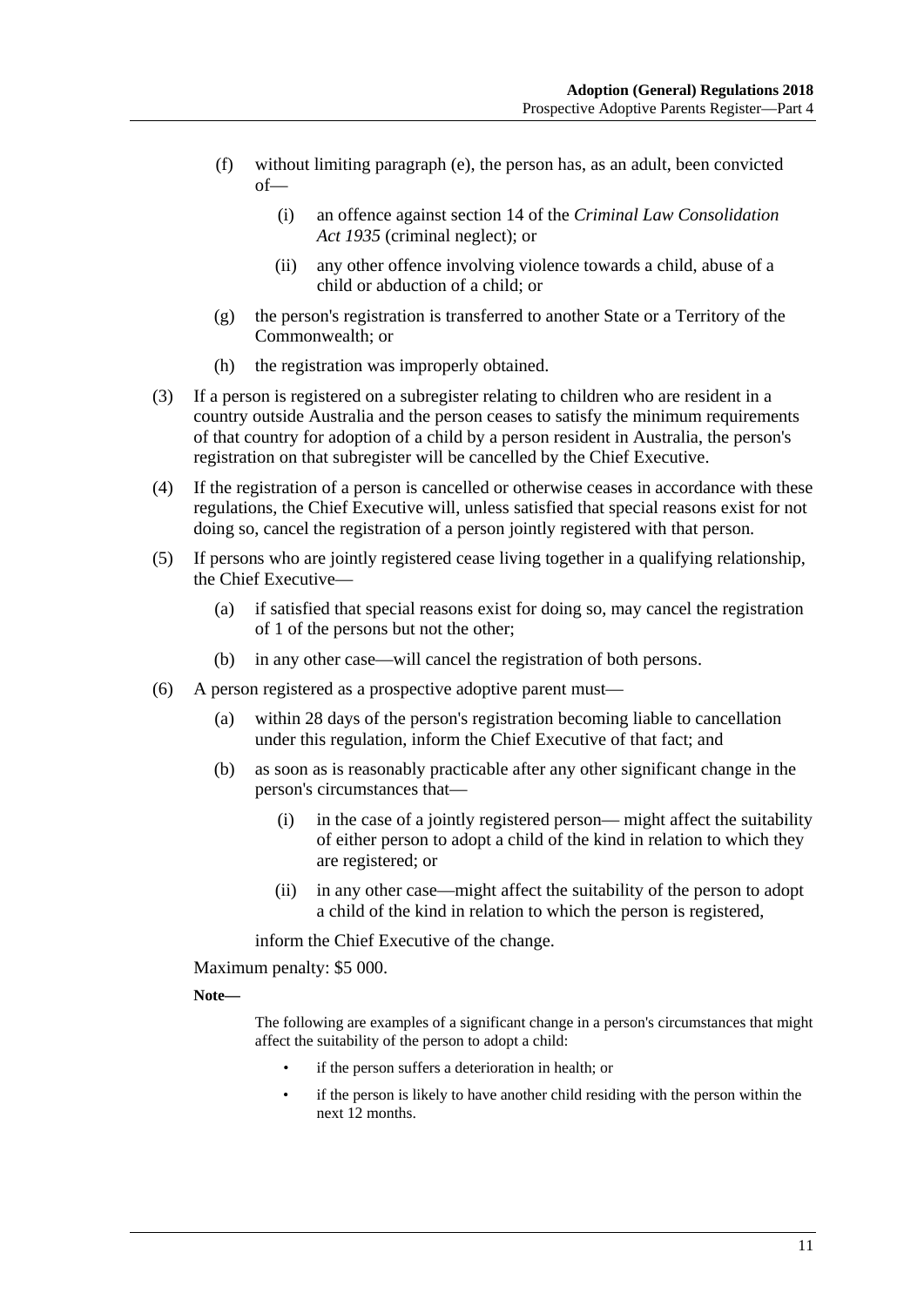- (7) It is a defence to a charge of an offence under [subregulation](#page-10-0)  $(6)(a)$  for the defendant to prove that—
	- (a) the defendant's registration only became liable to cancellation because, due to a change in the law of a country outside Australia, the person ceased to satisfy the minimum requirements of that country for adopting a child; and
	- (b) the defendant did not know that the law of that country had so changed.
- (8) The Chief Executive may, at any time, review the registration of a person and may, if the Chief Executive finds that the person is no longer a suitable person to adopt a child of the kind in relation to which the person is registered or, in the case of joint registration, that either person is no longer a suitable person to adopt such a child, cancel the registration of the person or persons.
- <span id="page-11-3"></span>(9) Before the Chief Executive cancels the registration of a person under this regulation (other than under [subregulation](#page-9-2) (1) or [\(2\)\)](#page-9-3), the person must be given an opportunity to make representations on the matter to the Chief Executive.
- (10) Written notice of the Chief Executive's decision to cancel registration under this regulation, together with a brief description of the reasons for that decision, must be given to each person affected by the decision.
- (11) A notice under [subregulation](#page-11-3) (9) must inform the person of the right (if any) to seek a review of the decision and must set out the procedures and time limits that apply in respect of seeking a review.
- (12) A decision to cancel the registration of a person under [subregulation](#page-9-2) (1) or [\(2\)](#page-9-3) may not be the subject of an application for a review under [regulation](#page-11-2) 17.

### <span id="page-11-0"></span>**16—Additional requirements relating to applications**

The Chief Executive may, for the purposes of determining an application under this Part, require the applicant—

- (a) to provide further information on any matter specified; or
- (b) to participate in specified workshops or seminars; or
- (c) to provide a medical report as to any specified matter from a medical practitioner nominated by the Chief Executive; or
- (d) to provide written consent authorising a third party to release information relating to the applicant to the Chief Executive.

# <span id="page-11-1"></span>**Part 5—Review**

### <span id="page-11-2"></span>**17—Review by Tribunal**

A person who is dissatisfied with a decision of the Chief Executive under [Part](#page-3-1) 4 may, within 30 days of receipt of the notice of the decision, apply to the Tribunal under section 34 of the *[South Australian Civil and Administrative Tribunal Act](http://www.legislation.sa.gov.au/index.aspx?action=legref&type=act&legtitle=South%20Australian%20Civil%20and%20Administrative%20Tribunal%20Act%202013) 2013* for a review of the decision.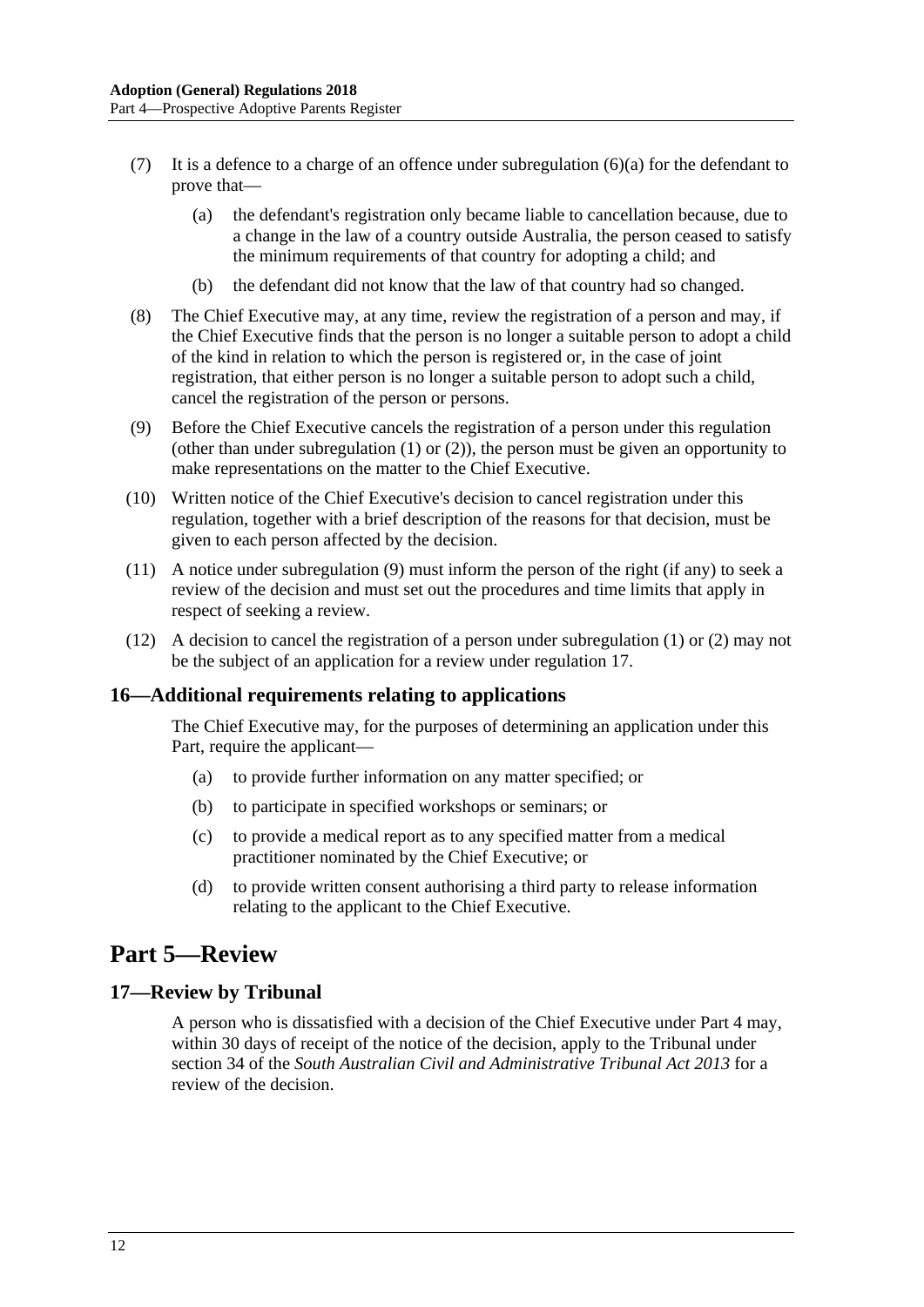### <span id="page-12-0"></span>**18—Powers of Tribunal**

Without limiting the operation of section 37(1) of the *[South Australian Civil and](http://www.legislation.sa.gov.au/index.aspx?action=legref&type=act&legtitle=South%20Australian%20Civil%20and%20Administrative%20Tribunal%20Act%202013)  [Administrative Tribunal Act](http://www.legislation.sa.gov.au/index.aspx?action=legref&type=act&legtitle=South%20Australian%20Civil%20and%20Administrative%20Tribunal%20Act%202013) 2013*, on a review, the Tribunal may make such incidental or ancillary orders as it considers appropriate relating to—

- (a) entries in the register; or
- (b) the assessment report relevant to the person who sought the review; or
- (c) the documentation to be sent overseas for the purposes of adoption.

# <span id="page-12-1"></span>**Part 6—Selection of applicants for adoption orders**

### <span id="page-12-2"></span>**19—Order in which registered persons selected to be applicants for adoption orders**

- <span id="page-12-3"></span>(1) Subject to this regulation, persons whose names are included in the register will be selected to be applicants for an adoption order in the order in which the persons' names appear in the subregister relating to children of the same kind as the child to be adopted.
- <span id="page-12-4"></span>(2) A person is excluded from selection as an applicant for an order for adoption of a particular child in accordance with the order prescribed by [subregulation](#page-12-3) (1) if the Chief Executive is satisfied that—
	- (a) the adoption of the child by the person would be inconsistent with a limitation of the consent to the adoption of a parent or guardian of the child; or
	- (b) the adoption of the child by the person would be contrary to—
		- (i) the wishes of the child's birth parent or guardian; or
		- (ii) in relation to a child who is resident in a country outside Australia—the requirements of the law of that country governing the adoption of children; or
	- (c) the adoption of the child by another person whose name is included in the register would, in the particular circumstances of the child, better safeguard and promote the best interests, rights and welfare of the child; or
	- (d) the registration of the person on the register is liable to cancellation; or
	- (e) the person is living together with another person in a qualifying relationship but the other person is not jointly registered with the person as a prospective adoptive parent; or
	- (f) the person is lawfully married but not living together with the person's spouse and the spouse does not consent to the adoption; or
	- (g) the Court is unlikely to make an adoption order in favour of the person on a ground set out in the Act.
- (3) A person who—
	- (a) is not resident or domiciled in this State; or
	- (b) is not living together with another person in a qualifying relationship; or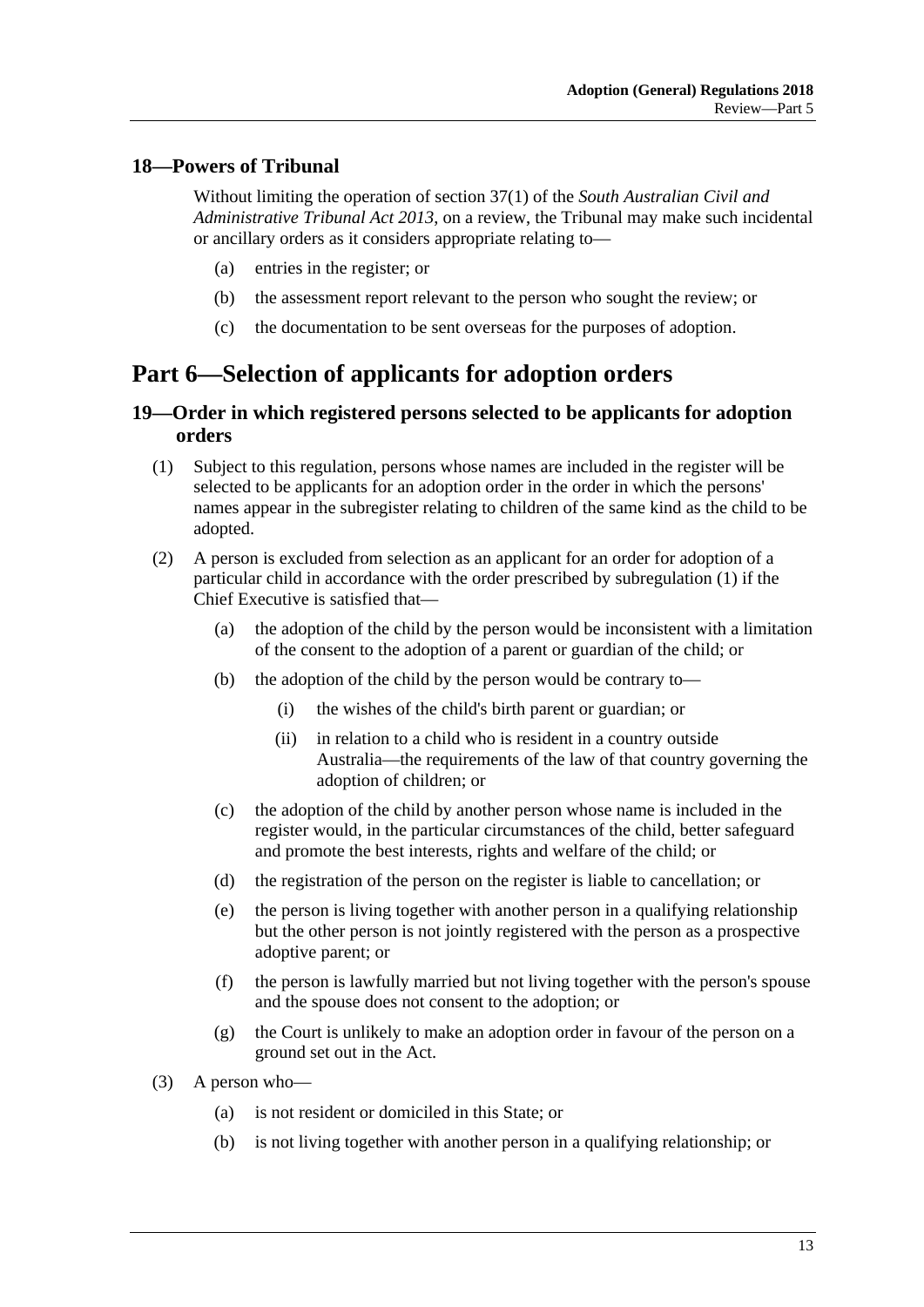(c) is in a qualifying relationship with another person but has only been living together with that other person for a continuous period of less than 3 years,

is excluded from selection as an applicant for an order for adoption of a particular child in accordance with the order prescribed by [subregulation](#page-12-3) (1) unless the Chief Executive is satisfied that there are special circumstances that would justify the making of an adoption order in favour of the person.

- <span id="page-13-0"></span>(4) If a person—
	- (a) has a child residing with him or her and the child has so resided for a period of less than the immediately preceding 12 months; or
	- (b) will or is likely to have any other child residing with him or her in the period of 2 years following selection as an applicant for an adoption order under this regulation,

the Chief Executive must, before selecting the person as an applicant for an order for adoption of a particular child in accordance with this regulation, have regard to—

- (c) the effect that having the care of another child may have on the best interests, rights and welfare of the particular child proposed to be adopted or on the person's ability to care for that child; and
- (d) the impact that the adoption of the particular child by the person may have on that other child.
- (5) In the case of selection of applicants for an adoption order from the overseas subregister—
	- (a) subject to any requirements of the overseas country, the order of selection will be as follows:
		- (i) the Chief Executive will invite those persons on the subregister, in the order in which the persons' names appear in the subregister, to submit documentation for forwarding to the relevant authority of an overseas country; and
		- (ii) the documentation will be forwarded to the overseas country in the order in which the completed documentation has been received by the Chief Executive; and
	- (b) [subregulations](#page-12-4) (2) to [\(4\)](#page-13-0) (inclusive) apply if a relevant authority of an overseas country proposes the adoption of a particular child.
- <span id="page-13-1"></span>(6) The selection of a person under this regulation as an applicant for an order for adoption of a child may be cancelled if the Chief Executive becomes aware of circumstances that, if known or in existence at the time of the selection, would have resulted in the person being excluded from selection as an applicant for the order.
- (7) If the selection of a person is cancelled under [subregulation](#page-13-1) (6), the Chief Executive must notify the person in writing of the cancellation.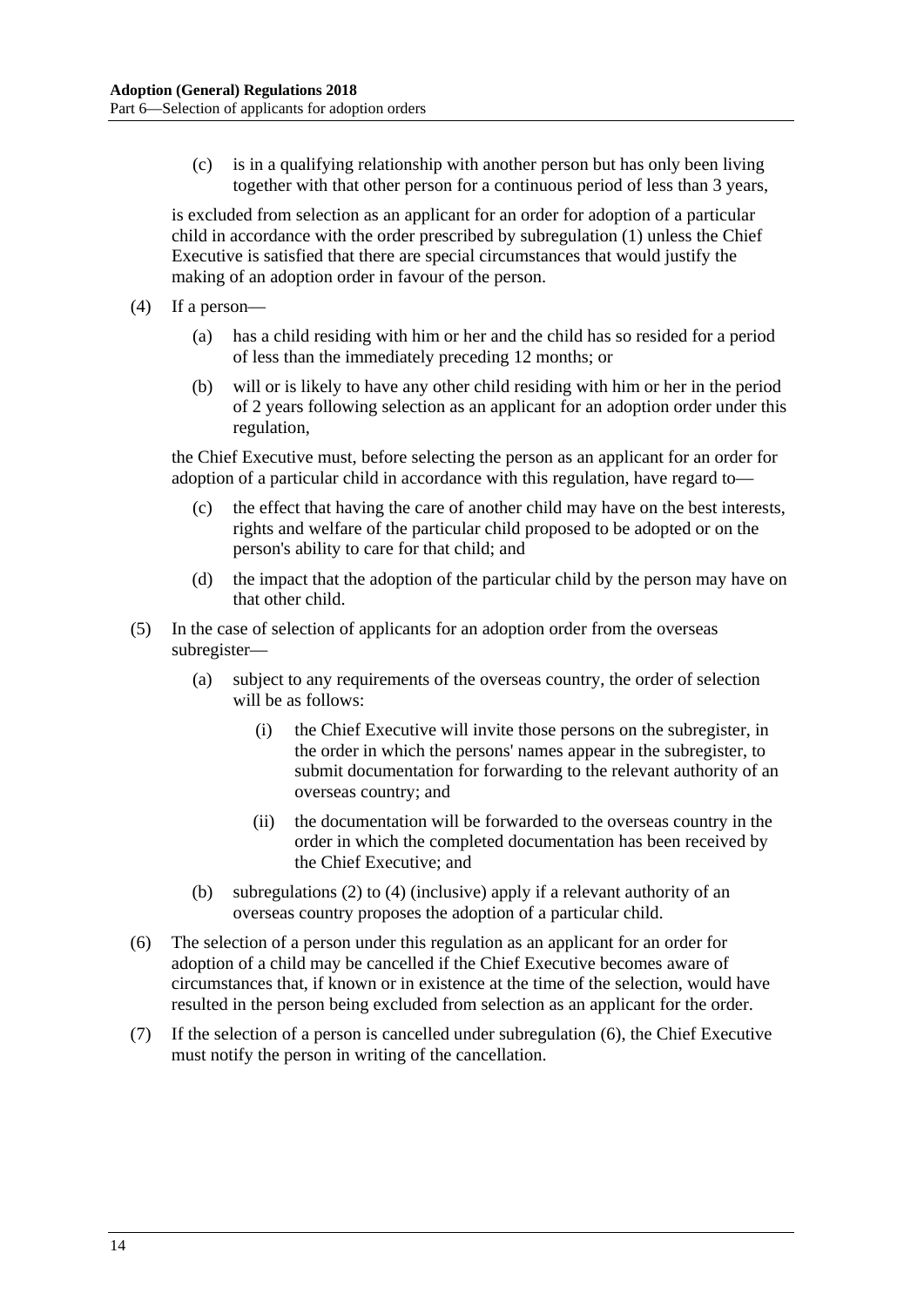# <span id="page-14-0"></span>**Part 7—Proceedings under Act**

### <span id="page-14-1"></span>**20—Legal practitioners to comply with this regulation when representing party under 18 years**

- (1) In acting for a party to proceedings under the Act who is less than 18 years of age, a legal practitioner must, to the extent that it is consistent with the legal practitioner's duty to the Court to do so, comply with the following provisions:
	- (a) the legal practitioner must, as far as is reasonably practicable, act in accordance with any instructions given by the party;
	- (b) to the extent that the party has not given, or is not capable of giving, instructions, the legal practitioner must act in accordance with the legal practitioner's own view of the best interests of the party;
	- (c) the legal practitioner must, in a manner appropriate to the capacity of the party to understand, explain to the party the nature of the legal practitioner's role in relation to them (including any limitations on the legal practitioner's ability to act in accordance with their instructions);
	- (d) in any proceedings before the Court, the legal practitioner must explain to the Court the basis on which submissions are made, having regard to the preceding paragraphs.
- (2) A legal practitioner cannot, in complying with this regulation, be held to have breached any code of professional ethics or etiquette, or to have departed from any accepted form of professional conduct.

### <span id="page-14-2"></span>**21—Discharge of adoption orders—investigations**

- (1) In conducting an investigation under section 14(2) of the Act, the Chief Executive and, if relevant, the nominee of the Attorney-General, must—
	- (a) make reasonable efforts to obtain information (in so far as their powers to obtain information allow) about the circumstances relating to the application for the discharge order in accordance with any direction of the Court; and
	- (b) for the purposes of section  $14(4)$  of the Act, take reasonable steps to ascertain the views of the other parties to the adoption in relation to the application.
- <span id="page-14-5"></span>(2) In connection with [subregulation](#page-14-5) (1)(b), if a party to the adoption is deceased or mentally or physically incapable of expressing their views, the Chief Executive and, if relevant, the nominee of the Attorney-General, must take reasonable steps to ascertain the views of members of the person's family considered appropriate for the purposes of the investigation.

# <span id="page-14-3"></span>**Part 8—Register of births**

#### <span id="page-14-4"></span>**22—Court to notify Registrar of adoption order etc**

(1) The Court must, on making an adoption order, give notice of the order to the Registrar.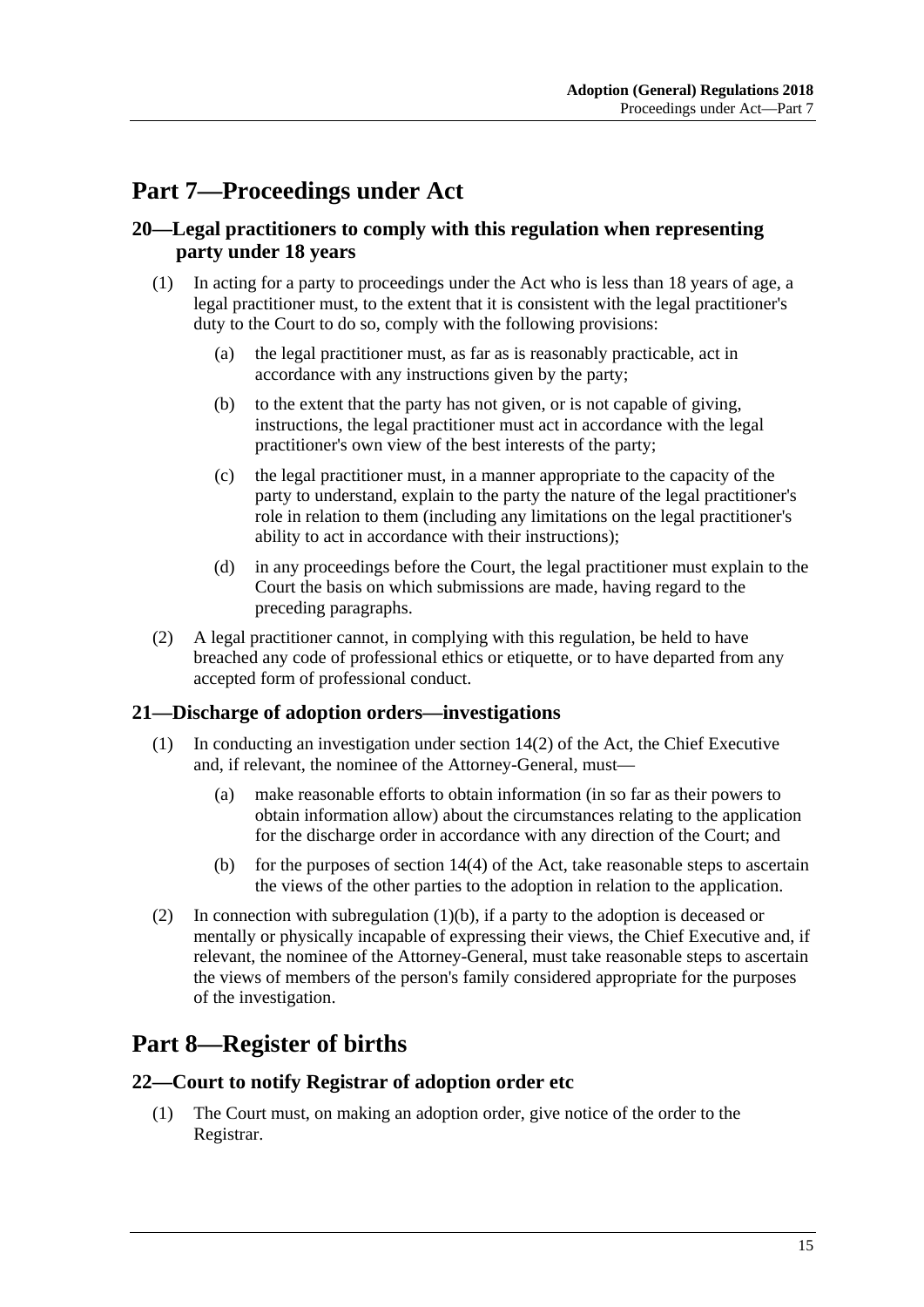- (2) The Court must, on making any order subsequent to an adoption order declaring the name by which the adopted child is to be known, give notice of that order to the Registrar.
- (3) The Court must, on making an order under section 14 of the Act discharging an adoption order, give notice to the Registrar of the order and any orders consequential or ancillary to the discharge order relevant to the Registrar's functions.

### <span id="page-15-0"></span>**23—Information to be disclosed in extract from register of births**

- (1) If the Registrar issues a copy of, or extract from, an entry in the register of births that has been cancelled in accordance with old section 41 of the Act (as defined in section  $41A(5)$  of the Act), the copy or extract must show that the entry has been cancelled, unless the copy or extract is issued in accordance with [subregulation](#page-15-5) (2)(a).
- <span id="page-15-5"></span>(2) If, in accordance with the Act, the Registrar issues a copy of, or extract from, an entry in the register of births relating to an adopted person, the copy or extract may show—
	- (a) the entry with the names of the adoptive parents in addition to the other information in the entry; or
	- (b) the entry with only the names of the adoptive parents of the adopted person;

in accordance with the wishes of the person seeking that copy or extract.

# <span id="page-15-1"></span>**Part 9—Miscellaneous**

#### <span id="page-15-2"></span>**24—Forms**

A notice, application or renewal required under these regulations must be in a form determined by the Chief Executive and must be accompanied by such further documentation as is required by the Chief Executive.

#### <span id="page-15-3"></span>**25—Offence to make false or misleading statement**

A person must not, in a notice, application or renewal lodged under these regulations—

- (a) make a statement that is, to the person's knowledge, false or misleading; or
- (b) omit or authorise the omission from any such document a particular which is, to the person's knowledge, a material particular.

Maximum penalty: \$5 000.

### <span id="page-15-4"></span>**26—Evidentiary**

- (1) In any proceedings under the Act, an apparently genuine document purporting to be a consent to adoption given under these regulations will, in the absence of proof to the contrary, be taken to be a valid consent to adoption given under these regulations.
- (2) In any proceedings under the Act, an apparently genuine document purporting to be signed by—
	- (a) the Chief Executive; or
	- (b) a person to whom functions and powers of the Chief Executive under the Act or these regulations have been delegated; or